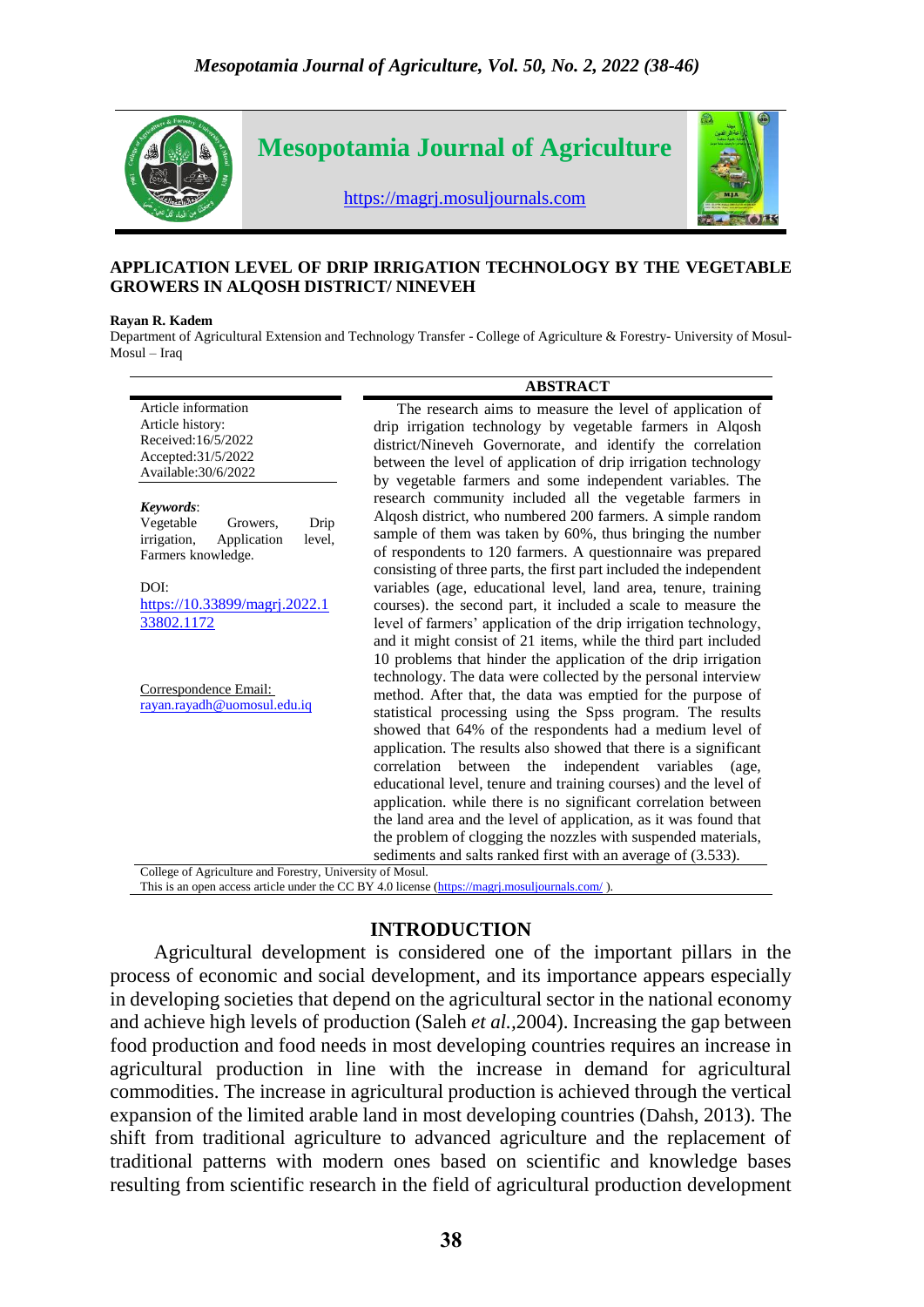depends mainly on the extent to which farmers accept and continue with them (Ahmed, 2016). Since agricultural production has several basic and important elements that cannot be dispensed with, such as fertile land, a good climate and the availability of water. Water is the main element of life, being the mainstay for the continuity of life and its progress, and consequently the development of living and the events of agricultural and economic development.

Therefore, countries have taken care of water projects and recommended the application of modern irrigation methods to save water and reduce waste. Successive governments have focused on increasing the awareness of vegetable farmers on rationalizing water consumption and reducing waste by increasing their knowledge and skills by using modern irrigation techniques (Jawdat, et al., 2016). The most important and most serious obstacles are the scarcity of water, as fresh water is a scarce resource, and the water problem is a global problem, as 97% of the world's water is saline water unsuitable for irrigation, and the proportion of fresh water represents 3% distributed over the globe in the form of ice, as in the poles. The rest of it is irregularly distributed to other parts, where places are characterized by high flow and availability of water and poor, dry and semi-arid areas. With the increase of the population, the daily need for fresh water increased (Al-Tai and Khaled, 2013). Perhaps the main reasons for the decline in water security is the excessive use of water, as well as the evaporation of large quantities of water as a result of the old traditional methods used in irrigation, and economic conditions also play a role, as weak infrastructure constitutes an obstacle to accessing the available water resources, and all this affects food security, decreases agricultural productivity and increases poverty. (Farhan, 2017). The lack of clear rationing in the management of water resources is the most serious problem, especially in agricultural irrigation, so it is necessary to apply the best modern irrigation techniques appropriate to agricultural conditions in dry areas (Shaqlab *et al.,*2006).

The application of drip irrigation technology can help farmers achieve such economic strategies in areas that suffer from a lack of irrigation water, reduce the quantities of water used for irrigating crops, increase the productivity of agricultural crops, and achieve integrated agricultural development (Farhan, 2017). Agricultural extension plays a major role in transferring modern methods and knowledge for use in agriculture (Al-Rimawi, *et al.,*1995), and farmers have a complementary role, as they have the responsibility to adopt and apply these modern methods and use them correctly in order to benefit from them as much as possible (Abdullah and Amin, 2016). Achieving agricultural development and shifting from traditional production methods to modern production methods (Saleh and Atanoubi, 2004). Therefore, agricultural extension should work to support farmers in applying modern technologies in general and drip irrigation technology in particular, through carrying out various extension activities that highlight the advantages of drip irrigation and its importance in reducing water waste (Al-Khouli, 1997). Where the research aims to measure the level of application of drip irrigation technology by vegetable farmers in Alqosh district / Nineveh Governorate by designing a special questionnaire in order to collect data and reach the desired results. Reducing the application of traditional farming methods, which hardly meet the needs of the population, and heading to the application of advanced farming methods that enable the production of agricultural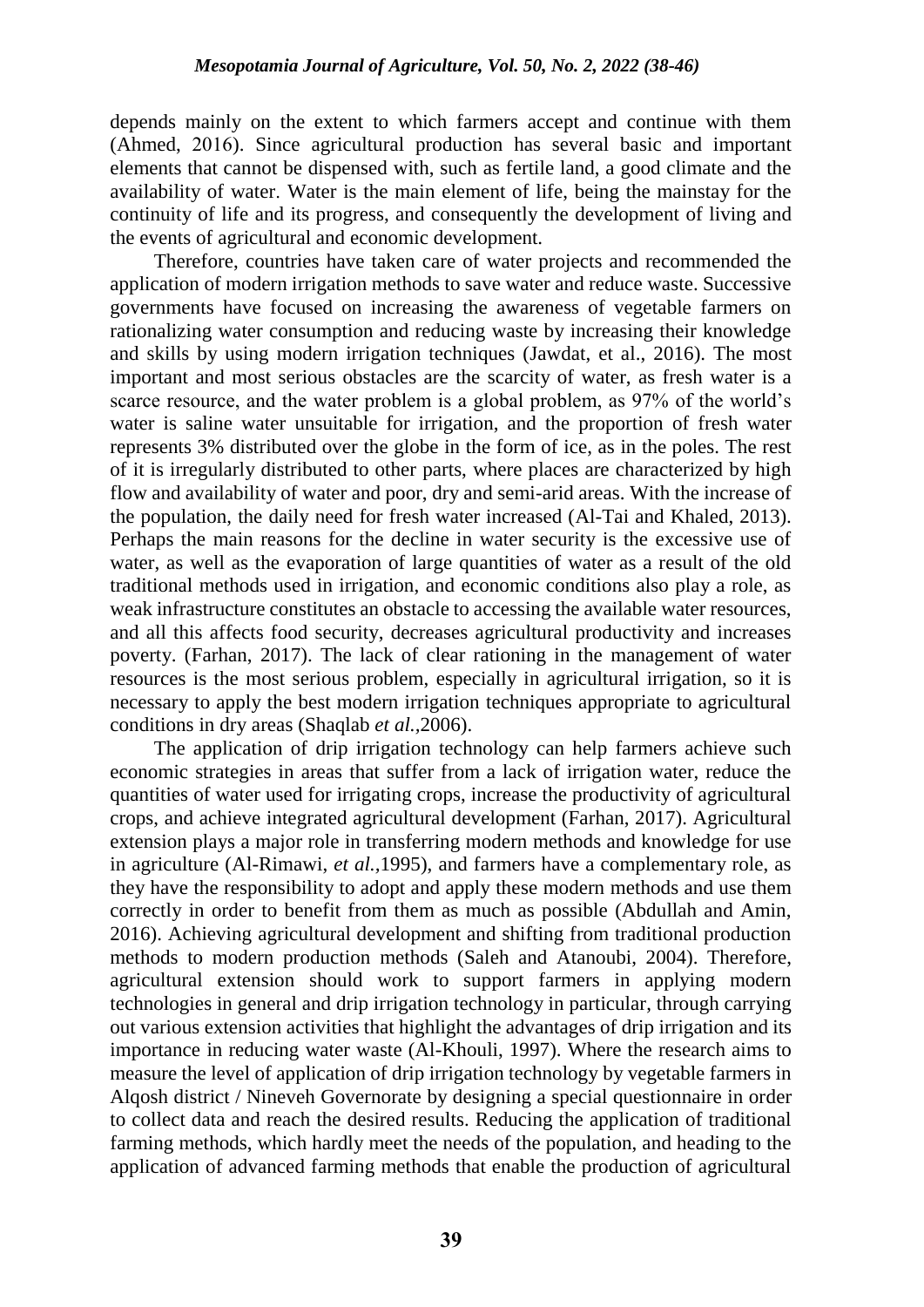crops satisfy many of the desires of the population of the community (Al-Jibouri and Mahmood, 2019).

### **RESEARCH OBJECTIVES**

- 1- Identifying the level of application of vegetable farmers on the drip irrigation technique in Alqosh district.
- 2- Identifying the correlation relationship between the level of application of vegetable farmers and each of the variables (age, educational level, land area, type of tenure, previous training).
- 3- Identify the most important problems that hinder the application of drip irrigation technology.

4-

### **MATERIALS AND METHODS**

 The descriptive approach was depended on conducting the current research because it is appropriate to identify the factors associated with the level of application of vegetable farmers for drip irrigation technology. The research community included all the 200vegetable farmers in Alqosh district. A simple random sample of %60was taken from them, thus the research sample amounted to 120farmers. A questionnaire was prepared to measure the level of farmers' application of drip irrigation technology, consisting of three parts. The first part included identifying the independent variables (age, educational level, land area, type of tenure, training courses), and the second part included (21) items to measure the level of application. On a quadrilateral scale, four alternatives were allocated (applied with a big degree, applied with a moderate degree, applied with a small degree, not applied) and the weights were assigned to them (1,2,3,4) degrees and respectively, and the total degree of the scale reached between (21-84) degrees. The third part included identifying the most important problems that hinder the application of drip irrigation technology. The following alternatives were developed to measure them (big problem, medium problem, small problem) and the following alternatives were allocated to them (3, 2, 1) respectively. In order to achieve the content validity, the questionnaire form was presented to a number of professors in the field of soil and water sciences and department of Agriculture Extension.& Technologies Transfer in the College of Agriculture and Forestry at the University of Mosul to determine the content and face validity of the items and their suitability for the respondents. A preliminary test was conducted on a sample of (30) farmers from outside the research sample, who were randomly selected to measure the scale's reliability coefficient, using Cronbach's alpha, as the Reliability value reached (0.866), and the Reliability coefficient is considered good if it is not less than (70.0). (Allam, 2009: 711).

### **MEASURING INDEPENDENT VARIABLES**

**-Age:** It was measured by the years of the respondent's age at the time of collecting the research data.

**- Education level:** Measured through the following levels: (Illiterate, Read and Write, primary, secondary, Institute, and College) These levels were given the following numerical values (1,2,3,4,5,6), respectively.

**-Land area:** measured by the number of dunams who owns the farmer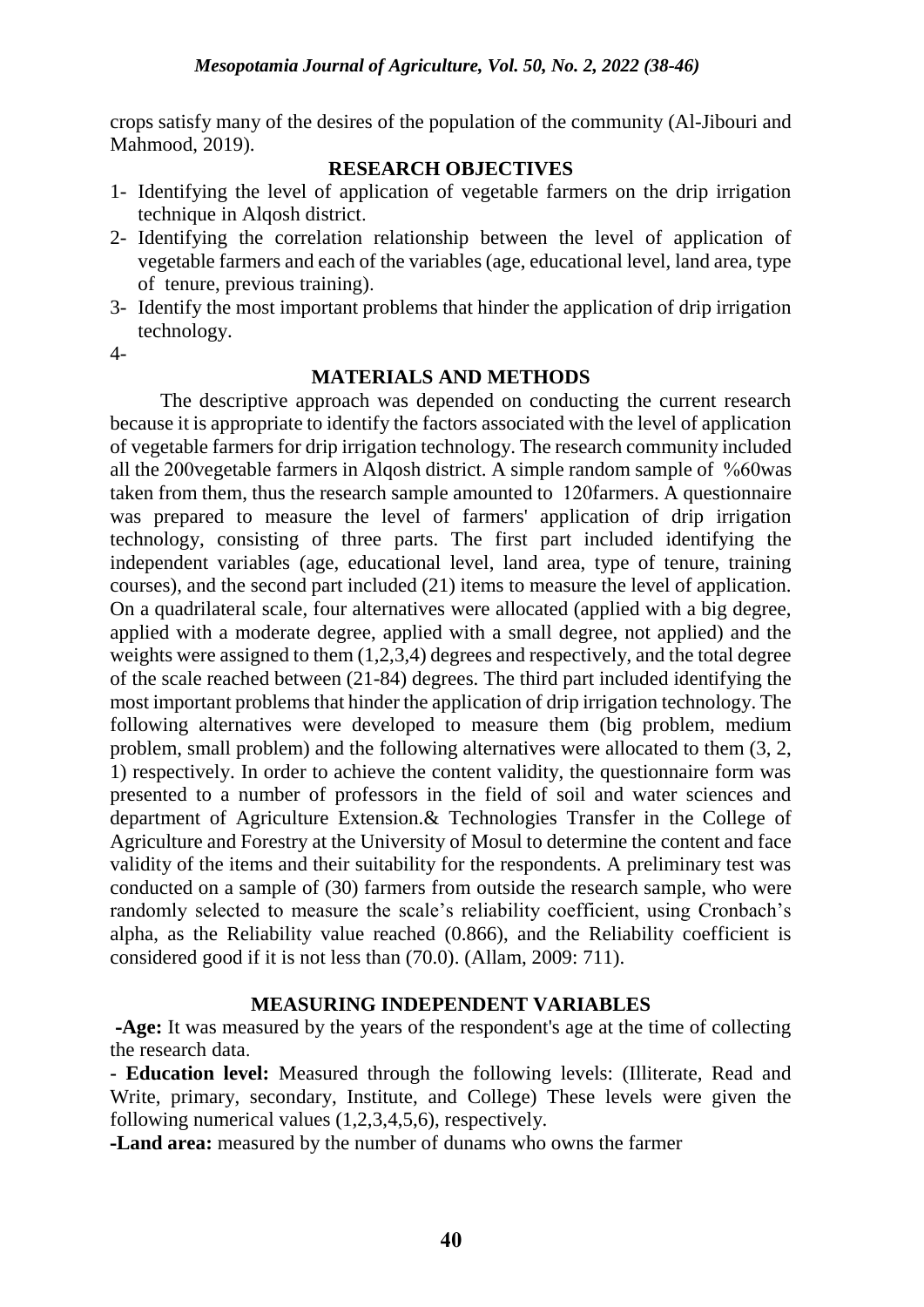-**Type of tenure:** This variable was measured by dividing it into four categories as follows (owning, contracting, renting, sharing) and the following weights were assigned to these levels (1, 2, 3, 4) respectively.

**-Previous training:** The respondents were classified according to their participation in the training into two categories (yes, no), and numerical values were assigned to them, which are (2,1) respectively, in addition to the number of sessions they participated in if they answered by participation.

# **RESUITS AND DISCUSSION**

**The first objective**: to identify the level of application of vegetable farmers on the technique of drip irrigation in Alqosh district.

The results of the research showed that the degrees of application level of the respondents were between (42-84) degrees on a scale that reached the highest degree (84) and the lowest (21) as the respondents were divided into three categories as in Table (1)

| Classes (application level) | Frequency | percentage |
|-----------------------------|-----------|------------|
| $(42-56)$ low               |           | 16%        |
| $(57-71)$ medium            |           | 64%        |
| (over than $72$ ) high      |           | 20%        |
|                             |           | $00\%$     |

Table (1): The level of respondents' application of drip irrigation technology.

The Table 1 shows that nearly two-thirds of the respondents have a medium level of application, and perhaps the reason for this is due to the importance of water, and it is necessary to use a technique to rationalize the use of water.

**The second objective:** Identifying the correlation between the level of application of vegetable farmers and each of the variables (age, educational attainment, land area, type of tenure, previous training).

**1- Age:** It was clear from Table (2) that the lowest age of the respondents was (24) years and the oldest age was (66) years, and they were divided into three age groups: the young age Category (24-38) years amounted to 31%, while the middle age Category ( 39-52) years at a rate of 48%, and the age Category (and over 53-) is 21%, and to find the correlation between the level of application and age, Pearson's correlation coefficient was used, where the value of the correlation coefficient was (0.224), which is significant at the level (0.05). It indicates the existence of a correlation between the two variables, so the research hypothesis is rejected, which states that there is no correlation between the two variables, and this may be due to the impulsiveness, vitality and activity of young and middle-aged farmers that may be a reason for their higher level of application compared to older farmers.

**2-Education level:** Table (2) shows the division of the respondents according to academic achievement into six categories, the first category (Illiterate 8%), the second category (read and write 5%), the third category (primary graduate 41%), the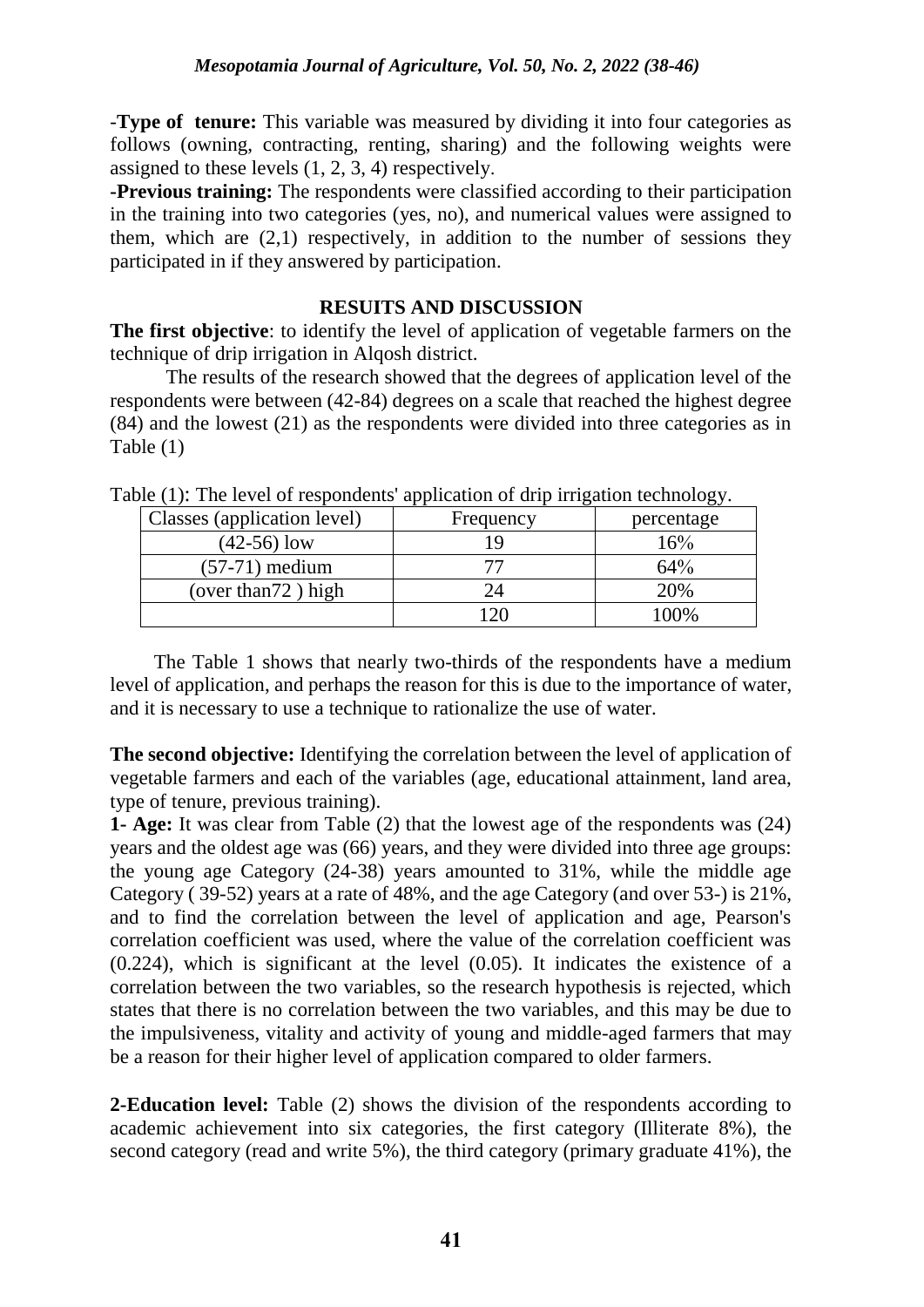| Variables         | Classes          | <b>Number</b> | Percentage     | Coefficient of<br>correlation | Significant<br>level |
|-------------------|------------------|---------------|----------------|-------------------------------|----------------------|
|                   | (24-38) year     | 37            | 31             |                               |                      |
| Age               | (39-52) year     | 58            | 48             | $0.024 -$                     | 0.05                 |
|                   | (more than 53)   | 25            | 21             |                               |                      |
|                   | Illiterate       | 10            | 8              |                               |                      |
|                   | Read and Write,  | 6             | 5              |                               |                      |
| Academic          | Primary          | 49            | 41             |                               |                      |
| achievement       | Secondary        | 29            | 24             |                               |                      |
|                   | Preparatory      | 12            | 12             | $0.0259**$                    | 0.01                 |
|                   | College          | 14            | 10             |                               |                      |
|                   | $(2-35)$         | 88            | 73             |                               |                      |
| Land area         | $(36-69)$        | 27            | 23             | 0.0385                        | no sig               |
|                   | (more than 70)   | 5             | $\overline{4}$ |                               |                      |
|                   | Own              | 35            | 29             |                               |                      |
| type of tenure    | Contract         | 40            | 33             |                               |                      |
|                   | Rent             | 18            | 15             | $0.0328**$                    |                      |
|                   | <b>Shar</b>      | 27            | 23             |                               | 0.01                 |
| Previous training | Participated     | 42            | 35             |                               |                      |
|                   | Not participated | 78            | 65             | $0.0378**$                    | 0.01                 |

Table (2): Correlation relationship between application level and independent variables.

fourth category (secondary graduate) 24%), the fifth category (preparatory graduate 12%), the sixth category College (105%), and this indicates that (41%) of the respondents are from the category of primary school graduates, which is the highest percentage of the total sample and to find the correlation between the level of application and the achievement variable The Spearman correlation coefficient was used, and its value was (0.259), which is significant at the level (0.01). This indicates the existence of a correlation relationship between the two variables, so the research hypothesis is rejected, which states that there is no correlation between the two variables, and perhaps the reason for this is that the more educated farmers are more understanding, aware and conscious, and this prompts them to develop their information and knowledge and learn about modern methods used in agriculture and the application of all modern and advanced techniques, especially drip irrigation technology.

### **3-Land area:**

The variable was divided into three categories, the small area category (2-35) was 73%, the medium area category (36-69) was 23%, and the large area category (70- and more) was 4%, and to find The correlation relationship between the application level and the land area variable, Pearson's correlation coefficient was used, and its value was (0.03), which is not significant.

4-**Type of tenure:** The variable was divided into four categories of holding, the category of ownership (35) at a rate of 29%, the category of rent (40) at a rate of 33%, the category of contract (18) at a rate of 18%, and the category of participation (27) at a rate of 23%, and to find The correlation relationship between the level of application and the variable of possession.

The Spearman correlation coefficient was used, whose value was (0.328\*\*), and it is significant at the level (0.01). Thus, the research hypothesis that states that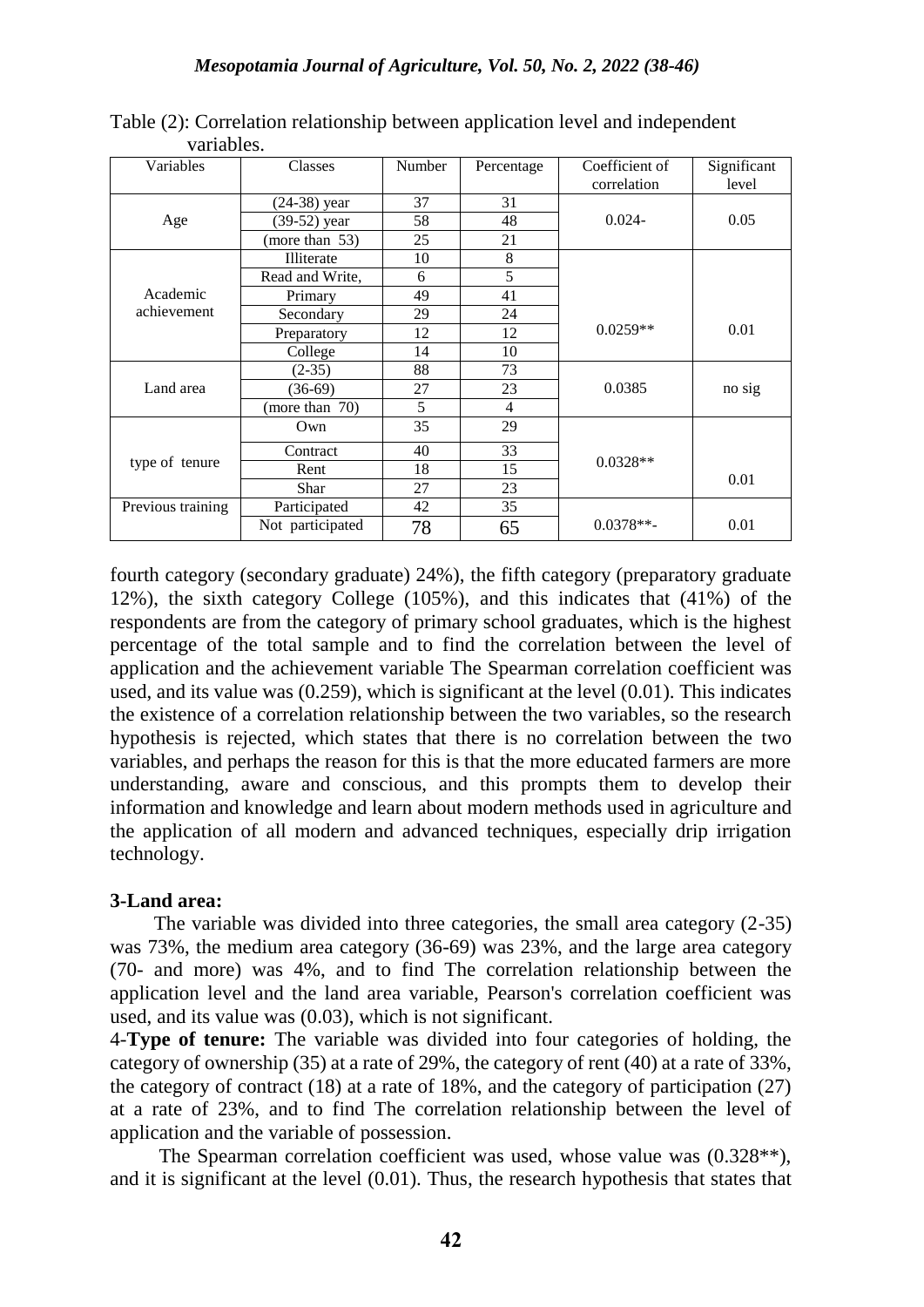there is no correlation between the two variables is rejected, and this may be due to the fact that the farmer who owns or rents agricultural land always seeks to increase the productivity of the land he uses in agriculture, for the purpose of paying the costs of the land and cultivating it, or because he uses the land for a limited period and tries Maximizing profits and this is achieved through the correct use of pesticides for the purpose of controlling agricultural pests that infect cultivated fields to increase agricultural production.

# **5-Training courses:**

Table (2) shows the distribution of respondents according to their participation in training courses into two categories, where the percentage of respondents participating in training courses reached 35%, while the percentage of respondents who did not participate in training courses reached 65%, and to find the correlation between the level of application And the variable of training courses, the Pearson correlation coefficient was used, which reached (0.378), which indicates the existence of a significant correlation at the level (0.01). Thus, the research hypothesis, which states that there is no correlation between the two variables, is rejected. This is due to the lack of specialized training courses in the field of drip irrigation. Perhaps the reason for this is that the lack of training courses has contributed to the lack of farmers' information, knowledge and experience in agricultural issues in general and technology. Especially drip irrigation. This led to the respondents' lack of practical experience in how to apply this technology in their fields, as well as their ignorance of the great economic benefits of this technology.

Table (3):Arrangement of problems facing the application of drip irrigation technology from the point of view of vegetable farmers in Alqosh district / Nineveh governorate in descending order according to the respondents' point of view.

| Rank                        | Problems                                                                         |       |  |  |  |
|-----------------------------|----------------------------------------------------------------------------------|-------|--|--|--|
|                             | Blockage of nozzles with suspended materials, sediments and salts                |       |  |  |  |
| $\mathcal{D}_{\mathcal{L}}$ | Irregular distribution of irrigation water due to pressure difference            |       |  |  |  |
| 3                           | Short lifespan of drip irrigation system                                         |       |  |  |  |
| $\overline{4}$              | Waste of time and water if the drip irrigation system is not installed correctly | 3.113 |  |  |  |
| $\overline{\mathbf{5}}$     | The pipes used in the drip irrigation process are damaged due to exposure to     | 3.073 |  |  |  |
|                             | sunlight                                                                         |       |  |  |  |
| 6                           | The high cost of construction costs for the drip irrigation network              | 3.028 |  |  |  |
| 7                           | Lack of technicians, specialists and trainers                                    | 3.000 |  |  |  |
| 8                           | Root growth is limited due to lack of water                                      | 2.773 |  |  |  |
| $\mathbf Q$                 | The possibility of damage to plastic watering pipes by rodents                   |       |  |  |  |
| 10                          | Plastic pipes affect soil fertility                                              | 2.068 |  |  |  |

# **The Third objective:**

Identify the most important problems that hinder the application of drip irrigation technology.

For the purpose of identifying the most important problems facing the application of drip irrigation technology from the point of view of vegetable farmers in Alqosh district / Nineveh Governorate, and arranging them according to their importance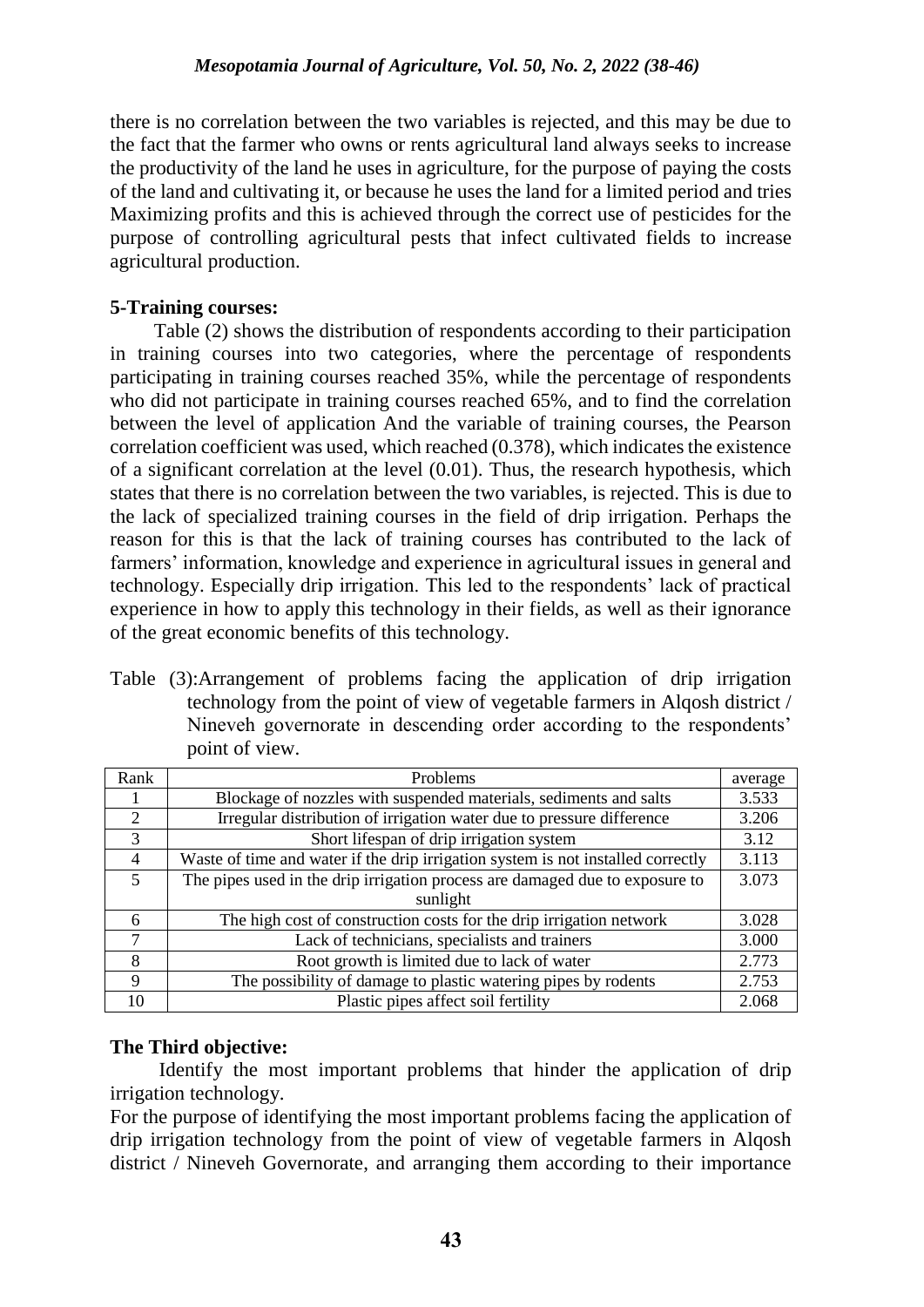from their point of view in descending order. The results showed the arrangement of the problems as shown in the table (3).

It is clear from the table (26) that the problem of (clogged nozzles with suspended substances, sediments and salts came in the first place with an average of (3.533) and this may be the reason for that, as (plastic pipes affect soil fertility) came in the last rank with an average of (2.068) and this appears.

### **CONCLUSIONS**

We conclude from the average level of farmers' application of drip irrigation technology that agricultural extension has played a large and vital role in guiding farmers to this technology. We also conclude that most of the farmers were of middle age, and education has a major role in helping the respondents apply modern agricultural techniques, including drip irrigation technology, as well as the importance of participating in training courses in educating farmers and increasing their awareness and practice of these techniques.

the researcher recommends The necessity of providing material and moral support to vegetable farmers by the Ministry of Agriculture and the General Company for Agricultural Supplies so that they can acquire drip irrigation systems. The need to work on finding scientific solutions to the problems that accompany the application of drip irrigation. Working to increase the material and moral support for vegetable farmers from the Ministry of Agriculture and the General Company for Agricultural Supplies.The need to work on finding scientific and practical solutions to the problems that accompany the application of drip irrigation technology.

### **ACKNOWLEDGMENT**

The authors are very grateful to the University of Mosul, College of Agriculture & Forestry for their provided facilities, which helped to improve the quality of this work.

### **CONFLICT TO INTEREST**

The Authors declare that there is no conflict of interest.

# **مستوى تطبيق تقنية الري بالتنقيط من قبل م ازرعي الخضار في قضاء القوش / نينوى**

ريان رياض كاظم قسم الارشاد الزراعي ونقل التقنيات- كلية الزراعة والغابات - جامعة الموصل -الموصل-العراق

#### **الخالصة**

يهدف البحث إلى قياس مستوى تطبيق مزارعي الخضر لتقنية الري بالتنقيط فــى ناحية القوش/محافظة نينوى، والتعرف على علاقة الارتباط بين مستوى تطبيق مزارعي الخضر لتقنية الري بالتنقيط وبعض المتغيرات المسـتقلة. شـمل مجتمـع البحث جميع مزارعي الخضـراوات في ناحية القوش والبالـغ عددهم 200 مزارع تم اخذ عينة عشوائية بسيطة منهم بنسبة 60% وبذلك يصبح عدد المبحوثين 120 مزارعا. تم اعداد استمارة استبيان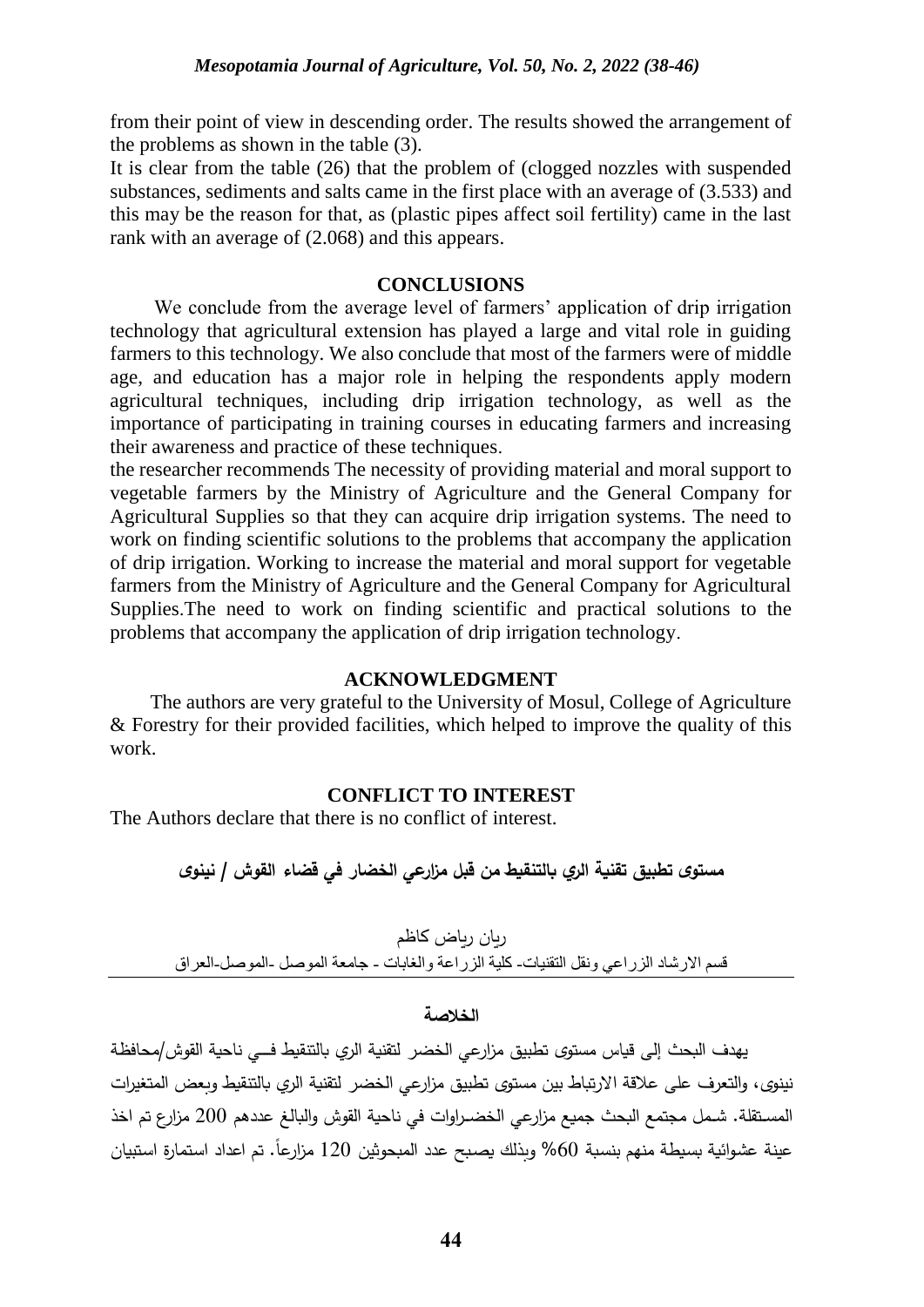مكونة من ثلاثة أجزاء الجزء الأول شـمل المتغيرات المسـتقلة (العمر ، التحصـيل الدراســي، مسـاحة الأرض، الحيازة، الدورات التدريبية) ، اما الجزء الثاني شمل مقياس لقياس مستوى تطبيق المزارعين لتقنية الري بالتنقيط وقد تكون من 21 فقرة ، فيما شـــــمل الجزء الثالث 10 مشـــــكلات تعيق تطبيق تقنية الري بالتنقيط ، جمعت البيانات بطريقة المقابلة الشــخصـــية . وبعد ذلك فرغت البيانات لغرض معالجتها احصـــائيا باســتخدام برنامج Spss وقد أوضــحت النتائج ان64% من المبحوثين مسـتوى تطبيقهم متوسـط، كما اوضــحت النتائج ان هناك علاقة ارتباط معنوية بين المتغيرات المستقلة (العمر ، التحصـيل الدراسـي والحيازة، والدورات التدريبية) ومستوى التطبيق، فيما ال توجد عالقة ارتباط معنوية بين مساحة األرض ومستوى التطبيق ، كما تبين ان مشكلة انسدا النوزلات بالمواد العالقة والرواسب والأملاح احتلت المرتبة الأولى وبمتوسط حسابي(3.533). يوصبي الباحث الى زيادة الدعم المادي والمعنوي لمزارعي الخضر من ووزارة الزراعة والشركة العامة للتجهيزات الزراعية. **الكلمات الدالة:** م ازرعي الخضار ، الري بالتنقيط ، مستوى التطبيق ، معرفة المزارعين

#### **REFERENCES**

- Ahmed, S. A., & Haseep, M. A. (2016). The Extension Knowledge Needs of Farmers Vegetables in The Field of Preventive Maintenance of Drip Irrigation Systems Ishaqi/Salah Al-Din province and Its relationship with some variables. *Tikrit Journal for Agricultural Sciences*, *16*(3). P:289-289. https://www. iasj.net/iasj/download/73026cd492a8dfbc.
- Allam, Salah El-Din Mahmoud, (2009), *Diagnostic and Educational Standards*, Dar Al-Maysara for Distribution and Publishing ,Amman.,33-73. [https://ketabpedia.com](https://ketabpedia.com/)
- Dahsh. Fadel Jawad**. (2013).** Analysis of the impact of the use of modern irrigation techniques in water resources investment And the development of agricultural production in Iraq. College of Business and Economics of Wasit University. Journal of Dinars, v:8,p:116-154. [https://www.iasj.net/iasj/ download/](https://www.iasj.net/iasj/%20download/%2016965501ba633c8d)  [16965501ba633c8d.](https://www.iasj.net/iasj/%20download/%2016965501ba633c8d)
- Farhan, M. K. M. (2017). *Integrating Biophysical and Socio-Economic Approaches to Identify Suitable Policy Incentives for Enhancing Sustainable Water and Land Use (WLI project a case study of Iraq)* (Doctoral dissertation).
- Farhan, M. K. M. (2017) *An economic analysis of the adoption of subsurface drip irrigation technology in Iraq*, Baghdad, Iraq. https://www.ijsr.net /getabstract.php?paper\_id=ART20176714
- Hameed, T. S., & Abd Al Faraje, D. M. (2020). Cows Breeder's Awareness Of The Transitional Diseases That Affect The Farm Animals In Rablaa District, Nineveh Governorate, Iraq. *PlantArchives*,*20*(1),3455-3460, [www.](http://www.plantarchives.org/SPECIAL%20ISSUE%2020-1/3455-3460%20(432).pdf) [plantarchives.org/SPECIAL%20ISSUE%2020-1/3455-3460%20\(432\).pdf.](http://www.plantarchives.org/SPECIAL%20ISSUE%2020-1/3455-3460%20(432).pdf)
- Jawdat, Nada Shaker, Saadia Akol Menakhy, Falah Hassan Shannon (2016). Water Harvesting and its Impact on the Development of Water Resources in Iraq.*Journal of Literature Kufa*, *1(29):* p. 115, p. 152 [http://plantarchives.org/20-2/5823-5829%20\(6787\).pdf](http://plantarchives.org/20-2/5823-5829%20(6787).pdf)
- Al-Jibouri, F. M., & Al-Jumaily, M. H. (2019). Summer Vegetable Peasant's Attitudes Towards Using Drip Irrigation Technology in Hawija Province/Kirkuk